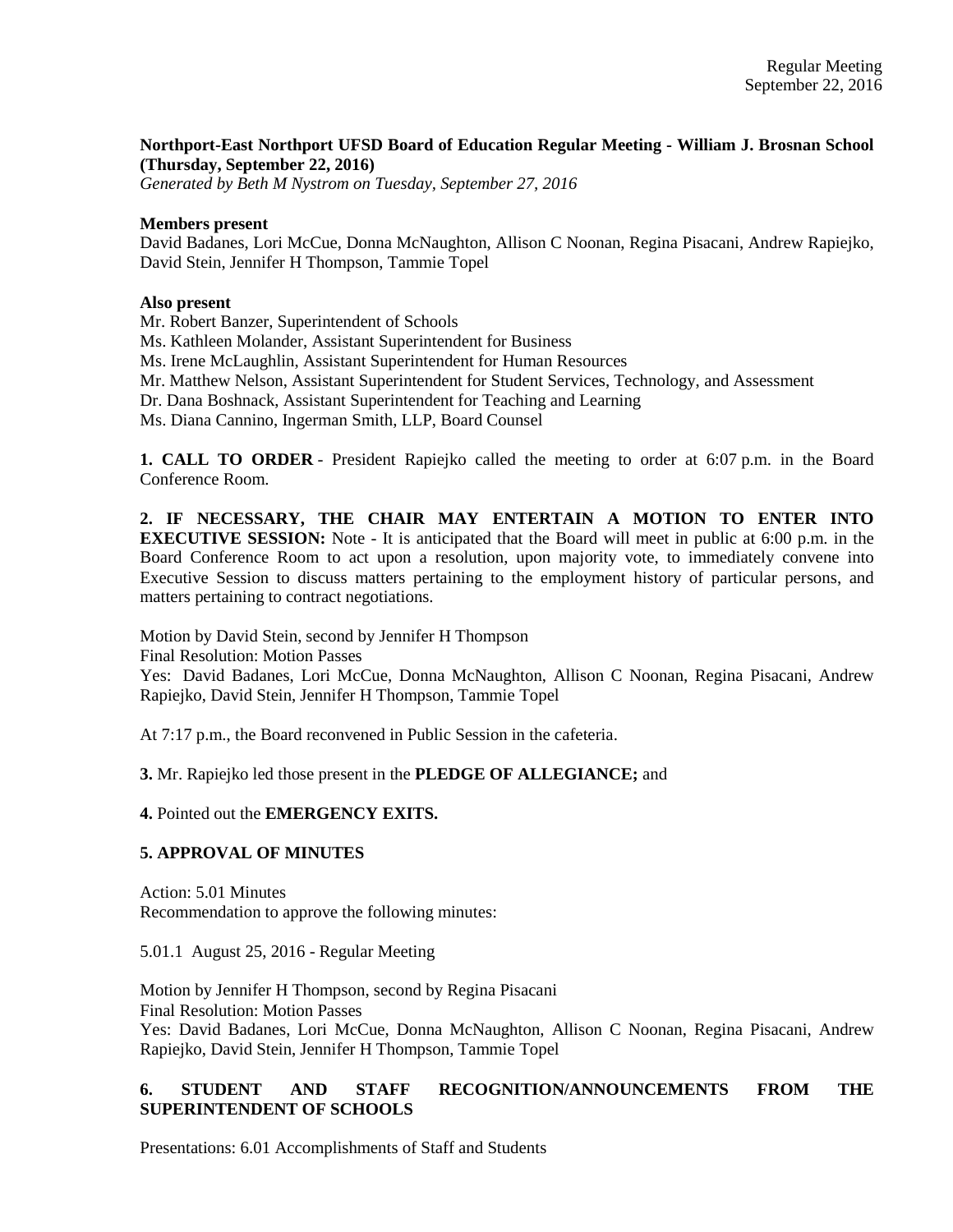6.01.1 Dr. Patricia Schmitt, Chairperson English Language Arts K-12, introduced Ceylan Swenson, English Language Arts Department Student of the Month

Dr. Schmitt stated that Ceylan's performance in the field of English, academic aspirations, service to community, and scholarship reflect her commitment to the study of English Language Arts and her impressive leadership skills. Her academic excellence, passion for reading, writer's craft, and her desire to use her talents and time to enhance the lives of others identify her as a role model and inspiration for her peers. Ceylan's academic history demonstrates the level of rigor in her academic program and her outstanding achievements in these challenging courses. Ceylan demonstrated her talents as a fiction writer as well as a historiographer in her exquisitely crafted "The She-Wolf's Cage", a story set in the 1400's.

Ceylan balances her intense academic schedule with her extra-curricular activities and humanitarian service. She is a member of Grandfriends, holds an office in the Marching Band and serves as Editor-in-Chief for both the school newspaper and the art and literary publication.

Ceylan's aspirations for her future include attending college in pursuit of a degree in communications. Her dream schools include Sarah Lawrence and Wesleyan University where she plans to explore the fields of journalism, library media studies, and anything that involves reading and writing.

President Rapiejko and Superintendent Banzer congratulated Ceylan on her fine accomplishments and presented her with a commendation from the Board.

Information: 6.02 For Information: Upcoming Meetings

President Rapiejko reviewed the upcoming meetings of September 28th, October 6th, October 19th, November 3rd and November 17th.

**7. COMMUNICATIONS** - Please Note: This is the opportunity for persons who had written letters to the Board to speak to the Board regarding the issues raised in their communications. Speakers are asked to keep their comments brief, and to speak for no longer than 5 minutes.

Discussion: 7.01 Communications to the Board

There were no communications to the Board requiring Board action.

**8. PUBLIC COMMENT/PARTICIPATION** - Please Note: Community members are invited to share their questions, comments, or concerns with the School Board. When speaking, citizens should state their name and address for the record and limit their presentation to 5 minutes. Where possible, the Board will answer factual questions immediately. A written response may be provided when information is not available. If a response would involve discussion of Board Policy or decisions which might be of interest to citizens not present at the meeting, the Board may place the item on a future meeting agenda.

Name Comment Rachel Friedman Commended the District for the handling of the situation with the robbery on Parent Larkfield Road and stated that parents had a lot of concerns and questions, were looking for information online and that a ConnectEd phone call should have gone out. Ms. Friedman inquired about who was in charge of the security department since Mr. Briggs resigned and if the District had an emergency management plan.

Mr. Banzer stated that Mr. Briggs resigned in June and there was a security person in charge until the beginning of September. The District is currently putting out an RFP seeking information from firms that may be interested in assessing the District's security department. Mr. Banzer reviewed the events that took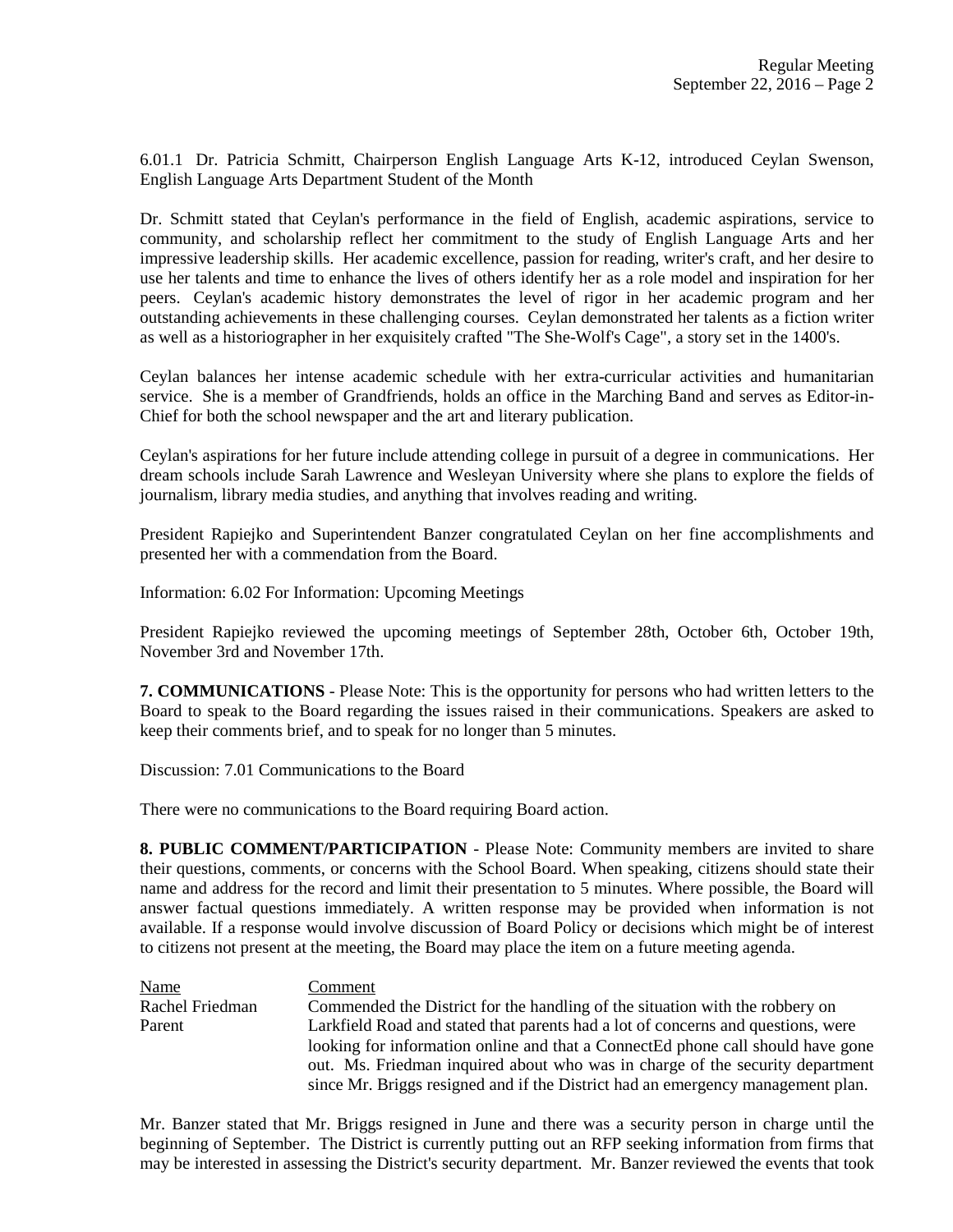place regarding the criminal activity on Larkfield Road. Mr. Banzer stated that the safety and welfare of students and staff are first and foremost and that the priority was to make sure students were safe and secure. With the information the District had Bellerose Avenue School, Dickinson Avenue School, Pulaski Road School, East Northport Middle School and the high school were placed on modified lockouts where all students were brought inside. Mr. Banzer stated that most of the elementary schools had already released and East Northport Middle School was in the dismissal process. At approximately 4:20 p.m. the District received an all clear from the Suffolk County Police Department and they felt that the District could return to normal. Once the situation was assessed a communication was then sent out the public. Mr. Banzer stated that after reviewing the situation there are some things that can be improved upon, making sure that communication is more timely.

# **9. SPECIAL REPORTS**

Presentations: 9.01 Presentation of the English Language Arts Department Instructional Initiatives - Dr. Patricia Schmitt, Chairperson English Language Arts K-12, presenting

9.01 Dr. Patricia Schmitt, Chairperson of English Language Arts K-12, presented the English Language Arts Department Instructional Initiatives.

Dr. Schmitt reviewed the 2015-2016 English Language Arts Instructional Initiatives which included implementing newly created and revised curricular units for the 7th-9th grades; exploring technologies and methodologies that support the writing process and enhance information provided to parents; and using data collected from on-demand writing, writing portfolios, and NWEA to target instruction. The 2016- 2017 English Language Arts Instructional Initiatives are to explore the use of electronic tools and strategies to increase collaboration and feedback, increase the use of meaningful formative assessment, and research and implement effective practices to encourage reflective learners and mastery learning.

Dr. Schmitt reviewed the 2015-2016 Library Media Instructional Initiatives which included developing digital collections to support project-based learning, expanding and communicating the importance of digital citizenship, and implementing full-day kindergarten curriculum. The 2016-2017 Library Media Instructional Initiatives are to collaborate with content area teachers to integrate information skills, and to expand the use of rubrics for assessing library media skills.

Dr. Schmitt compared the number of students which were not tested from 2014-2016. In 2014 the number of students not tested was 230, in 2015 the number was 1,536, and in 2016 the number was 1,743.

There was a brief discussion regarding the number of students who took the AP and IB exams, State assessments and NWEA, summer reading assignments, and parent access to portfolios.

The Board thanked Dr. Schmitt for her very informative report.

Superintendent Banzer announced that the Northport Tiger Marching Band will be performing at Citifield tomorrow evening before the Mets game. Mr. Banzer congratulated the girls' volleyball team on their exciting win. Homecoming weekend was a great success and the 2016 class was inducted into the Athletic Hall of Fame.

## **10. SUPERINTENDENT'S REPORT, GENERAL - FOR BOARD ACTION**

Action: 10.01 Personnel Actions Report Recommendation to approve the Personnel Actions Report

Motion by Lori McCue, second by Jennifer H Thompson Final Resolution: Motion Passes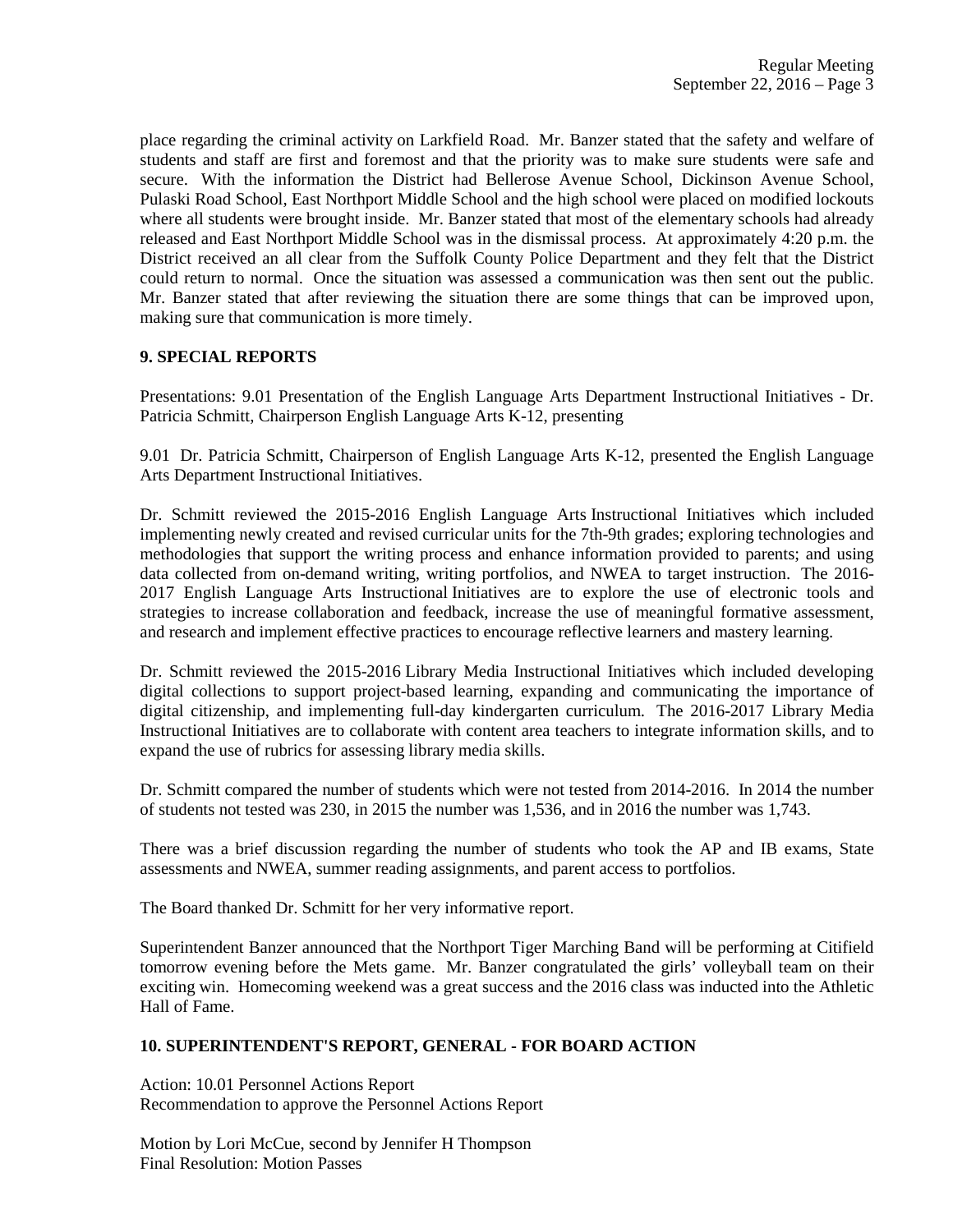Yes: David Badanes, Lori McCue, Allison C Noonan, Andrew Rapiejko, Regina Pisacani, Jennifer H Thompson, Tammie Topel Abstain: Donna McNaughton Not present at Vote: Tammie Topel

President Rapiejko announced the retirement of Diana McKenna, Lead Food Service Worker Pulaski Road **School** 

Action: 10.02 Policies - Second Read Recommendation to receive for a second read and adopt the following policies:

10.02.1 Policy #4730 "Homework" (replaces policy #6154 "Homework") 10.02.2 Policy #6830 "Expense Reimbursement" (replaces policy #3362 "Reimbursement") 10.02.3 Policy #8410 "Student Transportation Services" (replaces policy #3541 "Transportation") 10.02.4 Policy #8520 'Free and Reduced Price Food Services" 10.02.5 Policy #9170 "Meals and Refreshments" (replaces policy #9170 "Food Purchased for District Meetings and Functions")

Motion by Jennifer H Thompson, second by Regina Pisacani

Final Resolution: Motion Passes

Yes: David Badanes, Lori McCue, Donna McNaughton, Allison C Noonan, Regina Pisacani, Andrew Rapiejko, David Stein, Jennifer H Thompson, Tammie Topel

Action: 10.03 Foreign Travel

Recommendation to approve request for foreign travel for students to countries outside of the United States during the 2016-2017 school year:

• Ireland (February 17, 2017 - February 26, 2017

Motion by David Badanes, second by Jennifer Thompson

There was a discussion on the information provided to the Board regarding the trip to Ireland. Trustee Stein requested that the Board receive additional information regarding what is provided to the parents of the students about the trip and security-related questions before the Board makes a decision. Several trustees expressed concerns over the costs that may be incurred if the approval of the trip is delayed. It was suggested that the Board postpone voting on the trip until the Special Meeting of the Board of Education on Wednesday, September 28th.

Recommendation to table item 10.03 until the September 28th Special Meeting of the Board of Education

Motion by Jennifer H Thompson, second by Regina Pisacani Final Resolution: Motion Passes Yes: Donna McNaughton, Allison C Noonan, Regina Pisacani, Andrew Rapiejko, David Stein, Jennifer H Thompson, Tammie Topel No: David Badanes, Lori McCue

# **11. SUPERINTENDENT'S REPORT, FINANCIAL - FOR BOARD ACTION**

Action: 11.01 Horizon Healthcare Staffing Recommendation to approve a Supplementary Education Services Agreement between the Northport-East Northport Union Free School District and Homecare Therapies dba Horizon Healthcare Staffing

Motion by Lori McCue, second by Regina Pisacani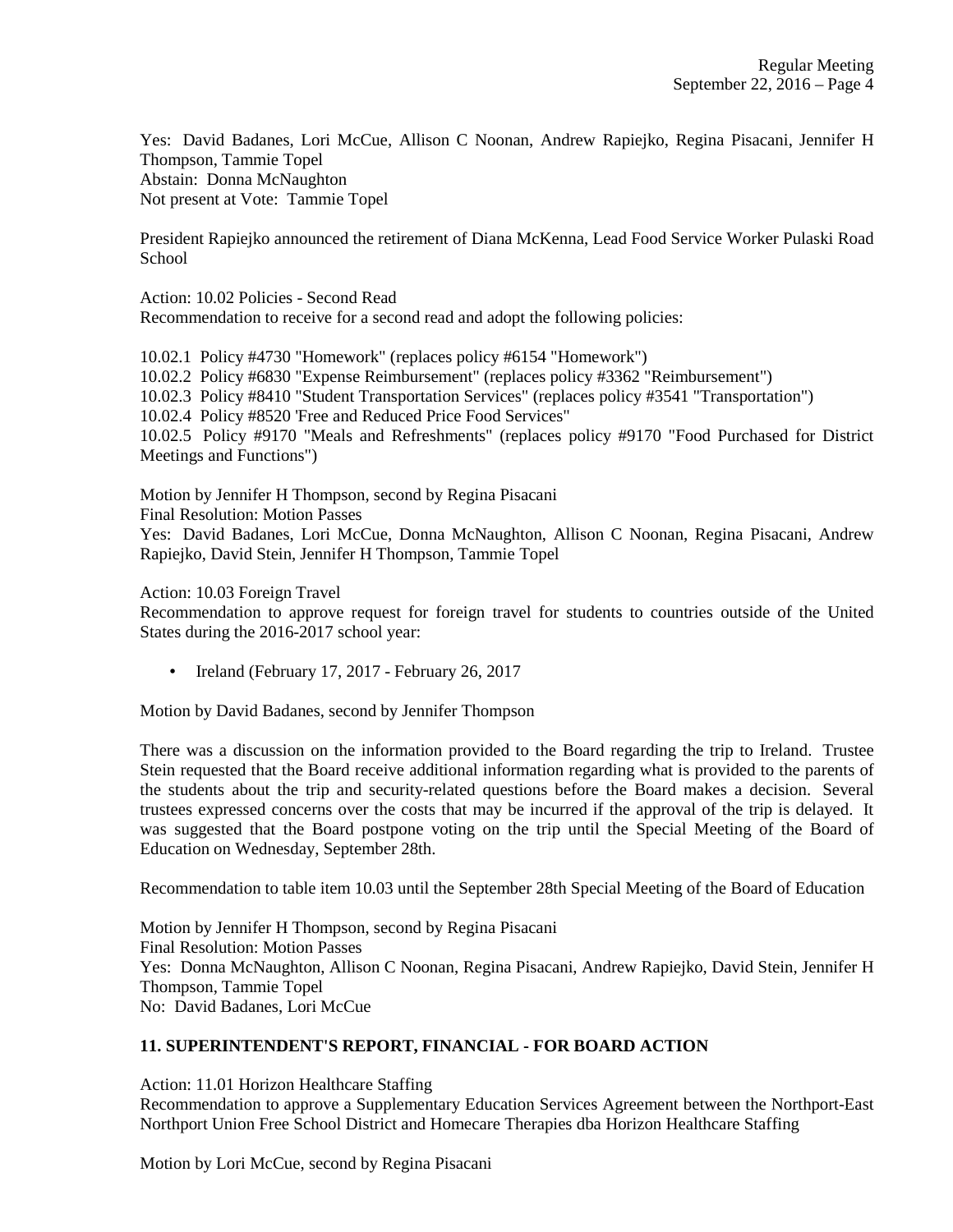Final Resolution: Motion Passes

Yes: David Badanes, Lori McCue, Donna McNaughton, Allison C Noonan, Regina Pisacani, Andrew Rapiejko, David Stein, Jennifer H Thompson, Tammie Topel

Action: 11.02 Natural Support Inc

Recommendation to approve an Agreement between the Northport-East Northport Union Free School District and Natural Support Inc. for staff development (Spec. Ed.)

Motion by Lori McCue, second by Regina Pisacani Final Resolution: Motion Passes Yes: David Badanes, Lori McCue, Donna McNaughton, Allison C Noonan, Regina Pisacani, Andrew Rapiejko, David Stein, Jennifer H Thompson, Tammie Topel

Action: 11.03 Treasurer's Report and Monthly Summary of Receipts and Disbursements Recommendation to approve the Treasurer's Report and Monthly Summary of Receipts and Disbursements

11.03.1 Treasurer's Report for the period June 1, 2016 - June 30, 2016 11.03.2 Monthly Summary of Receipts and Disbursements for June 2016

Motion by Lori McCue, second by Regina Pisacani Final Resolution: Motion Passes Yes: David Badanes, Lori McCue, Donna McNaughton, Allison C Noonan, Regina Pisacani, Andrew Rapiejko, David Stein, Jennifer H Thompson, Tammie Topel

Action: 11.04 Schedule of Investments Recommendation to approve the Schedule of Investments as of June 30, 2016

Motion by Lori McCue, second by Regina Pisacani Final Resolution: Motion Passes Yes: David Badanes, Lori McCue, Donna McNaughton, Allison C Noonan, Regina Pisacani, Andrew Rapiejko, David Stein, Jennifer H Thompson, Tammie Topel

Action: 11.05 Collateral Schedule Recommendation to approve the Collateral Schedule as of June 30, 2016

Motion by Lori McCue, second by Regina Pisacani Final Resolution: Motion Passes Yes: David Badanes, Lori McCue, Donna McNaughton, Allison C Noonan, Regina Pisacani, Andrew Rapiejko, David Stein, Jennifer H Thompson, Tammie Topel

Action: 11.06 Bank Reconciliation Recommendation to approve the Bank Reconciliation Report for the Month Ended June 30, 2016

Motion by Lori McCue, second by Regina Pisacani Final Resolution: Motion Passes Yes: David Badanes, Lori McCue, Donna McNaughton, Allison C Noonan, Regina Pisacani, Andrew Rapiejko, David Stein, Jennifer H Thompson, Tammie Topel

Action: 11.07 General Fund Projected Cash Flow Statement Recommendation to approve the General Fund Projected Cash Flow Statement for the year ending 2015- 2016, Actual Data July 1, 2015 - June 30, 2016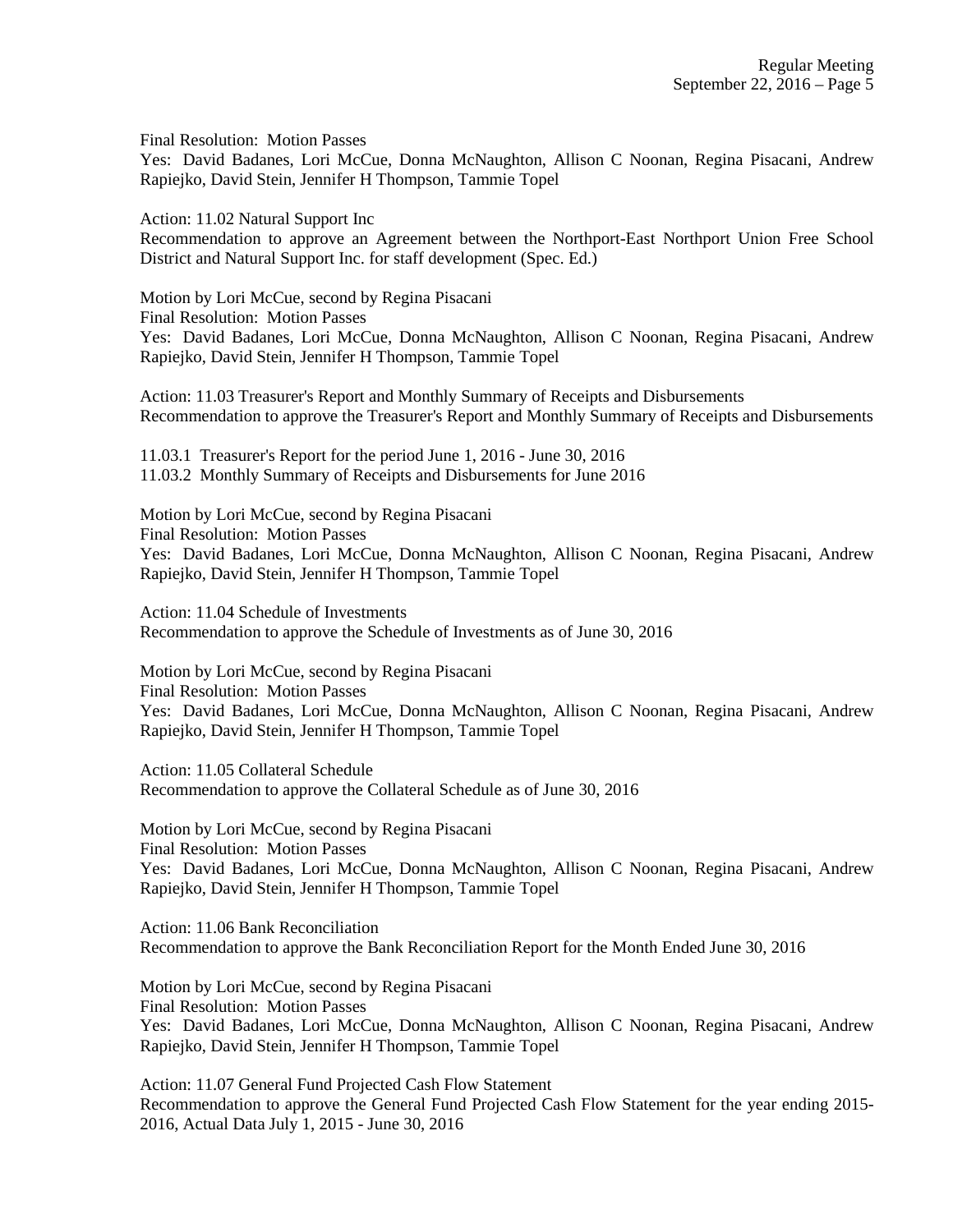Motion by Lori McCue, second by Regina Pisacani Final Resolution: Motion Passes Yes: David Badanes, Lori McCue, Donna McNaughton, Allison C Noonan, Regina Pisacani, Andrew Rapiejko, David Stein, Jennifer H Thompson, Tammie Topel

Action: 11.08 Monthly Revenue and Budget Status Report - School Lunch Fund Recommendation to approve the Monthly Revenue and Budget Status Report - School Lunch Fund for the Month Ending June 30, 2016

Motion by Lori McCue, second by Regina Pisacani Final Resolution: Motion Passes Yes: David Badanes, Lori McCue, Donna McNaughton, Allison C Noonan, Regina Pisacani, Andrew Rapiejko, David Stein, Jennifer H Thompson, Tammie Topel

Action: 11.09 Monthly Revenue and Budget Status Report - Special Aid Fund Recommendation to approve the Monthly Revenue and Budget Status Report - Special Aid Fund for the Month Ending June 30, 2016

Motion by Lori McCue, second by Regina Pisacani Final Resolution: Motion Passes Yes: David Badanes, Lori McCue, Donna McNaughton, Allison C Noonan, Regina Pisacani, Andrew Rapiejko, David Stein, Jennifer H Thompson, Tammie Topel

Action: 11.10 Monthly Revenue and Budget Status Report - General Fund Recommendation to approve the Monthly Revenue and Budget Status Report - General Fund for the Month Ending June 30, 2016

Motion by Lori McCue, second by Regina Pisacani Final Resolution: Motion Passes Yes: David Badanes, Lori McCue, Donna McNaughton, Allison C Noonan, Regina Pisacani, Andrew Rapiejko, David Stein, Jennifer H Thompson, Tammie Topel

Action: 11.11 Monthly Revenue and Budget Status Report - Capital Fund Recommendation to approve the Monthly Revenue and Budget Status Report - Capital Fund for the Month Ending June 30, 2016

Motion by Lori McCue, second by Regina Pisacani Final Resolution: Motion Passes

Yes: David Badanes, Lori McCue, Donna McNaughton, Allison C Noonan, Regina Pisacani, Andrew Rapiejko, David Stein, Jennifer H Thompson, Tammie Topel

Action: 11.12 School Lunch Profit and Loss Recommendation to approve the School Lunch Profit and Loss Statement for the month ending June 30, 2016

Motion by Lori McCue, second by Regina Pisacani Final Resolution: Motion Passes Yes: David Badanes, Lori McCue, Donna McNaughton, Allison C Noonan, Regina Pisacani, Andrew Rapiejko, David Stein, Jennifer H Thompson, Tammie Topel

Action: 11.13 Quarterly Trial Balance Report for All District Funds Recommendation to approve the Quarterly Trial Balance Report for All District Funds for the fiscal school year 2015-2016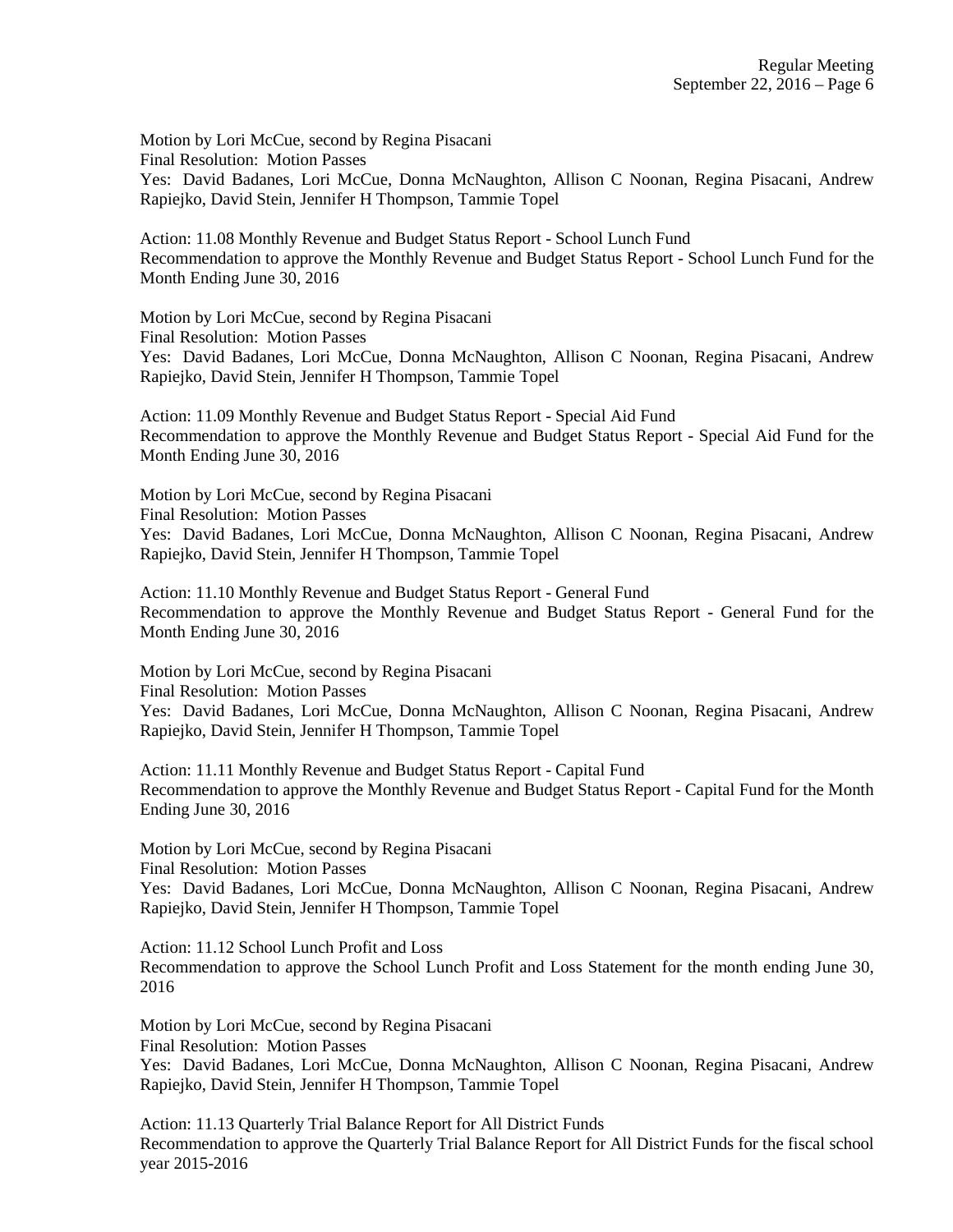Motion by Lori McCue, second by Regina Pisacani Final Resolution: Motion Passes Yes: David Badanes, Lori McCue, Donna McNaughton, Allison C Noonan, Regina Pisacani, Andrew Rapiejko, David Stein, Jennifer H Thompson, Tammie Topel

Action: 11.14 Transfer of General Funds Recommendation to approve Transfer of General Fund Appropriations in the 2016-2017 fiscal year

Motion by Lori McCue, second by Regina Pisacani

Final Resolution: Motion Passes

Yes: David Badanes, Lori McCue, Donna McNaughton, Allison C Noonan, Regina Pisacani, Andrew Rapiejko, David Stein, Jennifer H Thompson, Tammie Topel

Action: 11.15 Transfer of Special Aid Fund Recommendation to approve Transfer of Special Aid Fund Appropriations in the 2016-2017 fiscal year

Motion by Lori McCue, second by Regina Pisacani Final Resolution: Motion Passes Yes: David Badanes, Lori McCue, Donna McNaughton, Allison C Noonan, Regina Pisacani, Andrew Rapiejko, David Stein, Jennifer H Thompson, Tammie Topel

Action: 11.16 Corrective Action Plans Recommendation to approve the following Internal Audit Corrective Action Plans

11.16.1 Internal Audit Risk Assessment Update Report for the Period Ending December 31, 2016 Corrective Action Plan

11.16.2 Internal Audit Report on Capital Asset Procedures 2015-2016 Fiscal Year Corrective Action Plan 11.16.3 Internal Audit Report on Procurement and Claims Processing 2015-2016 Fiscal Year Corrective Action Plan

Motion by Lori McCue, second by Regina Pisacani

Final Resolution: Motion Passes

Yes: David Badanes, Lori McCue, Donna McNaughton, Allison C Noonan, Regina Pisacani, Andrew Rapiejko, David Stein, Jennifer H Thompson, Tammie Topel

Action: 11.17 EPC Resolution

Recommendation to approve the following resolution declaring the findings of the School District with respect to the proposals received for tax-exempt financing of the School District's Energy Performance Contract with Johnson Controls, Inc. and making certain other determinations in connection herewith:

**RESOLUTION OF THE NORTHPORT-EAST NORTHPORT UNION FREE SCHOOL DISTRICT, NEW YORK (THE "SCHOOL DISTRICT") DECLARING THE FINDINGS OF THE SCHOOL DISTRICT WITH RESPECT TO THE PROPOSALS RECEIVED FOR THE TAX-EXEMPT FINANCING OF THE SCHOOL DISTRICT'S ENERGY PERFORMANCE CONTRACT WITH JOHNSON CONTROLS, INC. AND MAKING CERTAIN OTHER DETERMINATIONS IN CONNECTION THEREWITH.**

"THE BOARD OF EDUCATION OF THE NORTHPORT-EAST NORTHPORT UNION FREE SCHOOL DISTRICT, SUFFOLK COUNTY, NEW YORK, HEREBY RESOLVES (by a majority vote of all the members of said Board) AS FOLLOWS: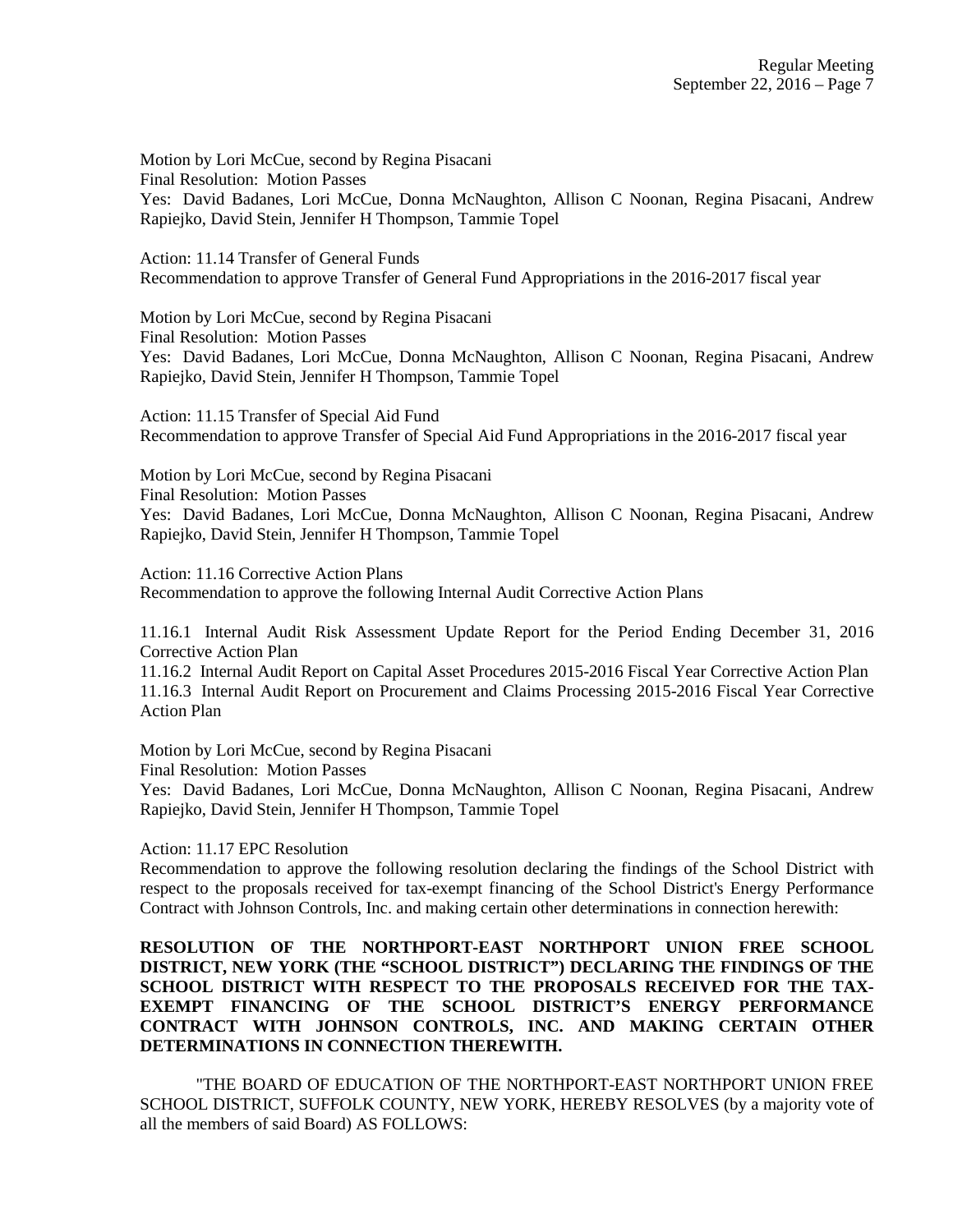Section 1. The Board of Education of the Northport-East Northport Union Free School District (the "School District") has received proposals from firms to provide financing for the energy performance contract that the School District has heretofore entered into with Johnson Controls, Inc. (the "Agreement").

Section 2. Following a discussion of the Board of Education of the School District, and based upon the written recommendation received from Munistat Services, Inc., the School District's Financial Advisor, it is hereby determined that the proposal of Banc of America Public Capital Corp, or one of its affiliates (the "Lessor"), reflecting tax-exempt financing at an interest rate of 3.20% over a term of 18 years which represents the lowest responsible proposal in the best interest of the School District, is hereby accepted subject to the negotiation of a lease purchase agreement approved by counsel.

Section 3. The President of the Board of Education, the Vice President of the Board of Education, the Superintendent of Schools and/or the Assistant Superintendent for Business (collectively the "Authorized Representatives" and individually, the "Authorized Representative") acting on behalf of the School District and with the advice of counsel, are hereby authorized to negotiate, enter into, execute, and deliver one or more lease purchase agreements (the "Equipment Lease") with the Lessor. The Authorized Representatives are hereby further authorized with the advice of counsel to negotiate, enter into, execute, and deliver such other documents relating to the Equipment Lease (including, but not limited to, escrow agreements) as the Authorized Representatives deem necessary and appropriate. All other related contracts and agreements necessary and incidental to the Equipment Lease are hereby authorized, and such documents shall be filed in the office of the District Clerk and made available for public inspection.

Section 4. The aggregate original principal amount of the Equipment Lease shall not exceed the \$12,965,659 and shall bear interest as set forth in the Equipment Lease and shall contain such options for prepayment as set forth therein.

Section 5. The School District's obligations under the Equipment Lease shall be subject to annual appropriation or renewal by the Board of Education of the School District as set forth in each Equipment Lease and the School District's obligations under the Equipment Lease shall not constitute a general obligation of the School District or indebtedness under the Constitution or laws of the State of New York.

Section 6. The proceeds of the Equipment Lease may be applied to reimburse the School District for expenditures made after the effective date of this resolution for the purpose for which said proceeds are authorized, or on or prior to such date if the Board of Education of the School District has adopted a prior statement of intent to issue bonds for such purpose. The foregoing statement of intent with respect to reimbursement is made in conformity with Treasury Regulation Section 1.150-2 of the United States Treasury Department.

Section 7. The Lessor has notified the School District that it intends to (a) assign the Equipment Lease as follows: (i) initially 67.424% to New York Green Bank, a division of the New York State Energy Research & Development Authority and (ii) initially 32.576% to Signature Public Funding Corp. (collectively the "Assignees"), and (b) serve as initial Lease Servicer under the Equipment Lease as more particularly set forth in the Equipment Lease, and the Board of Education hereby authorizes, approves and consents to the assignment of the Equipment Lease to the Assignees and authorizes the Authorized Representatives to execute such documents necessary to confirm such consent and effectuate said assignment.

Section 8. The Authorized Representatives are hereby authorized to take any and all other actions necessary in connection with the Agreement, the Equipment Lease, and all matters related thereto.

Section 9. The Resolution adopted by the Board of Education on June 20, 2016 entitled "*Resolution of the Northport-East Northport Union Free School District, New York (the "School*